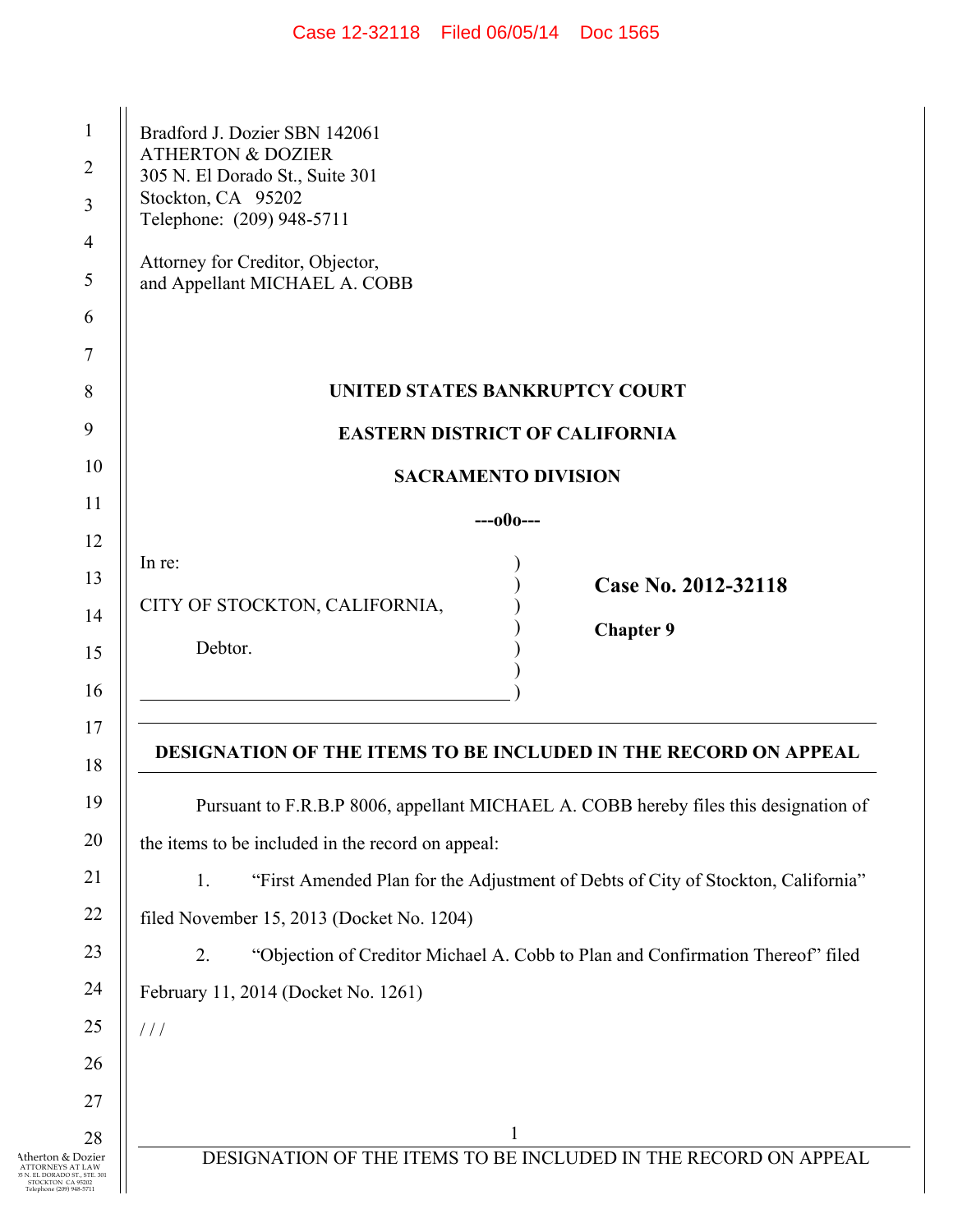## Case 12-32118 Filed 06/05/14 Doc 1565

| $\mathbf{1}$                                                             | 3.<br>"City's Response to Objection of Michael C. Cobb to First Amended Plan" filed       |
|--------------------------------------------------------------------------|-------------------------------------------------------------------------------------------|
| $\overline{2}$                                                           | March 28, 2014 (Docket No. 1298)                                                          |
| 3                                                                        | "Supplemental Objection to Plan of Creditor Michael A. Cobb and Reply to City's<br>4.     |
| $\overline{4}$                                                           | Response" filed April 21, 2014 (Docket No. 1396)                                          |
| 5                                                                        | 5.<br>"City's Response to Supplemental Objection of Michael C. Cobb to First Amended      |
| 6                                                                        |                                                                                           |
| 7                                                                        | Plan" filed April 25, 2014 (Docket No. 1408)                                              |
| 8                                                                        | "Joint Stipulation of Material Facts Underlying Objection of Creditor Michael A.<br>6.    |
| 9                                                                        | Cobb" filed May 6, 2014 (Docket No. 1452)                                                 |
| 10                                                                       | 7.<br>"Exhibits A through P in Support of Joint Stipulation of Material Facts Underlying  |
| 11                                                                       | Objection of Creditor Michael A. Cobb" filed May 6, 2014 (Docket No. 1453)                |
| 12<br>13                                                                 | 8.<br>"Order Overruling Objection to Confirmation of Plan of Adjustment" filed May 7      |
| 14                                                                       | and 8, 2014 (Docket Nos. 1479 and 1480)                                                   |
| 15                                                                       | 9.<br>"Notice of Appeal" filed May 21, 2014 (Docket No. 1520)                             |
| 16                                                                       | Reporter's transcript of part of the proceedings held May 1, 2014 before the Hon.<br>10.  |
| 17                                                                       | Christopher M. Klein, United States Bankruptcy Judge, to include all portions of the oral |
| 18                                                                       | statements made by court and counsel concerning the objection of Michael A. Cobb to the   |
| 19                                                                       |                                                                                           |
| 20                                                                       | "First Amended Plan for the Adjustment of Debts of City of Stockton, California"          |
| 21                                                                       | Reporter's transcript of part of the proceedings held May 7, 2014 before the Hon.<br>11.  |
| 22                                                                       | Christopher M. Klein, United States Bankruptcy Judge, to include all portions of the oral |
| 23                                                                       | statements made by court and counsel concerning the objection of Michael A. Cobb to the   |
| 24                                                                       | "First Amended Plan for the Adjustment of Debts of City of Stockton, California           |
| 25                                                                       |                                                                                           |
| 26                                                                       |                                                                                           |
| 27                                                                       |                                                                                           |
| 28                                                                       | $\overline{2}$                                                                            |
| Atherton & Dozier<br>EL DORADO ST., STE, 301<br><b>STOCKTON CA 95202</b> | DESIGNATION OF THE ITEMS TO BE INCLUDED IN THE RECORD ON APPEAL                           |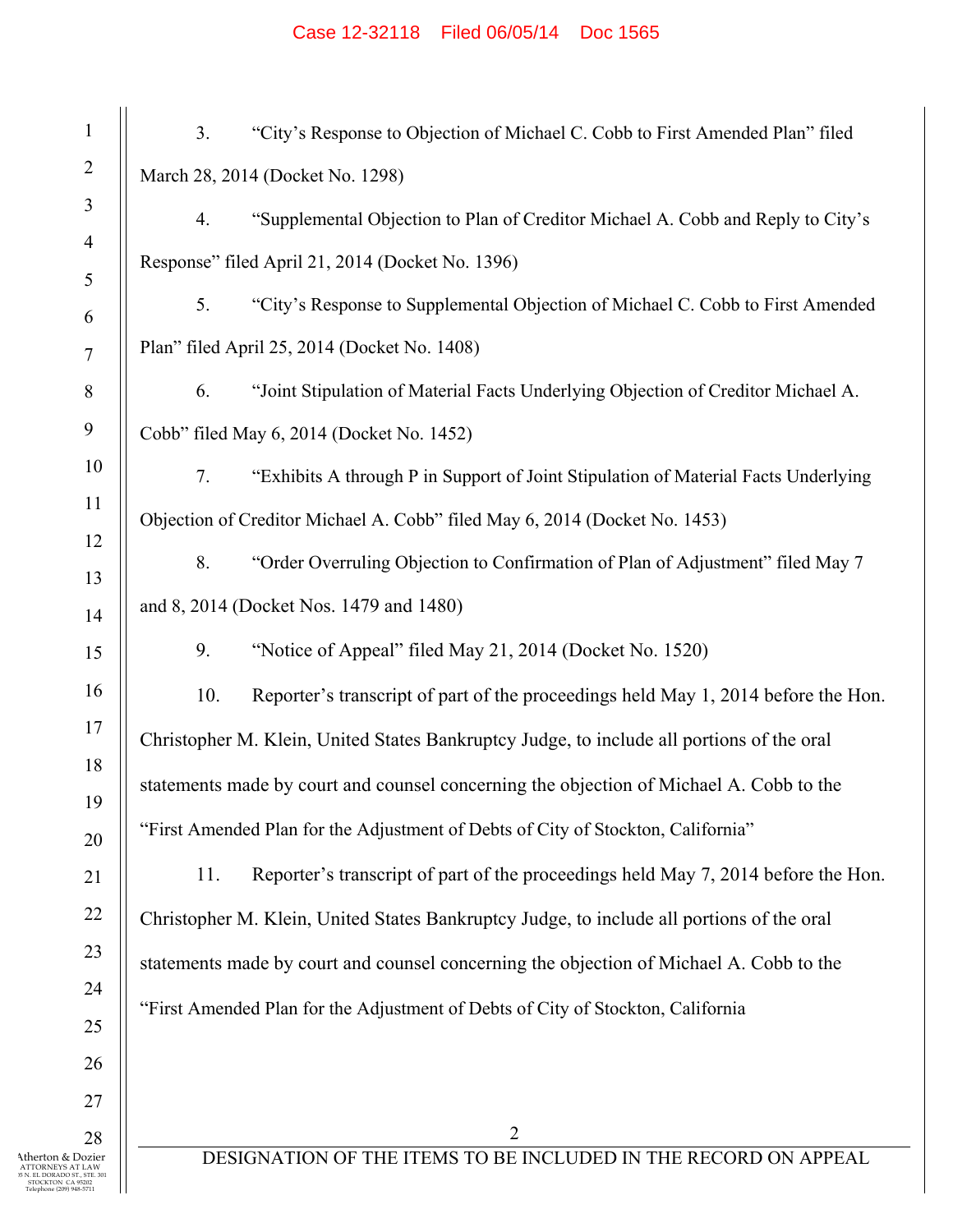| $\mathbf{1}$                                                                                                            | Dated: June 5, 2014                                               |
|-------------------------------------------------------------------------------------------------------------------------|-------------------------------------------------------------------|
| $\sqrt{2}$                                                                                                              | <b>ATHERTON &amp; DOZIER</b>                                      |
| $\mathfrak{Z}$                                                                                                          |                                                                   |
| $\overline{4}$                                                                                                          | /s/ Bradford J. Dozier                                            |
| $\sqrt{5}$                                                                                                              | Bradford J. Dozier                                                |
| $\sqrt{6}$                                                                                                              | Attorney for Creditor, Objector, and<br>Appellant MICHAEL A. COBB |
| $\overline{7}$                                                                                                          |                                                                   |
| $\,8\,$                                                                                                                 |                                                                   |
| 9                                                                                                                       |                                                                   |
| $10\,$                                                                                                                  |                                                                   |
| $11\,$                                                                                                                  |                                                                   |
| 12                                                                                                                      |                                                                   |
| 13                                                                                                                      |                                                                   |
| 14                                                                                                                      |                                                                   |
| 15                                                                                                                      |                                                                   |
| 16                                                                                                                      |                                                                   |
| $17$                                                                                                                    |                                                                   |
| 18                                                                                                                      |                                                                   |
| 19                                                                                                                      |                                                                   |
| 20                                                                                                                      |                                                                   |
| 21                                                                                                                      |                                                                   |
| 22                                                                                                                      |                                                                   |
| 23                                                                                                                      |                                                                   |
| 24                                                                                                                      |                                                                   |
| 25                                                                                                                      |                                                                   |
| 26                                                                                                                      |                                                                   |
| 27                                                                                                                      |                                                                   |
| 28                                                                                                                      | 3                                                                 |
| Atherton & Dozier<br>ATTORNEYS AT LAW<br>15 N. EL DORADO ST., STE. 301<br>STOCKTON CA 95202<br>Telephone (209) 948-5711 | DESIGNATION OF THE ITEMS TO BE INCLUDED IN THE RECORD ON APPEAL   |